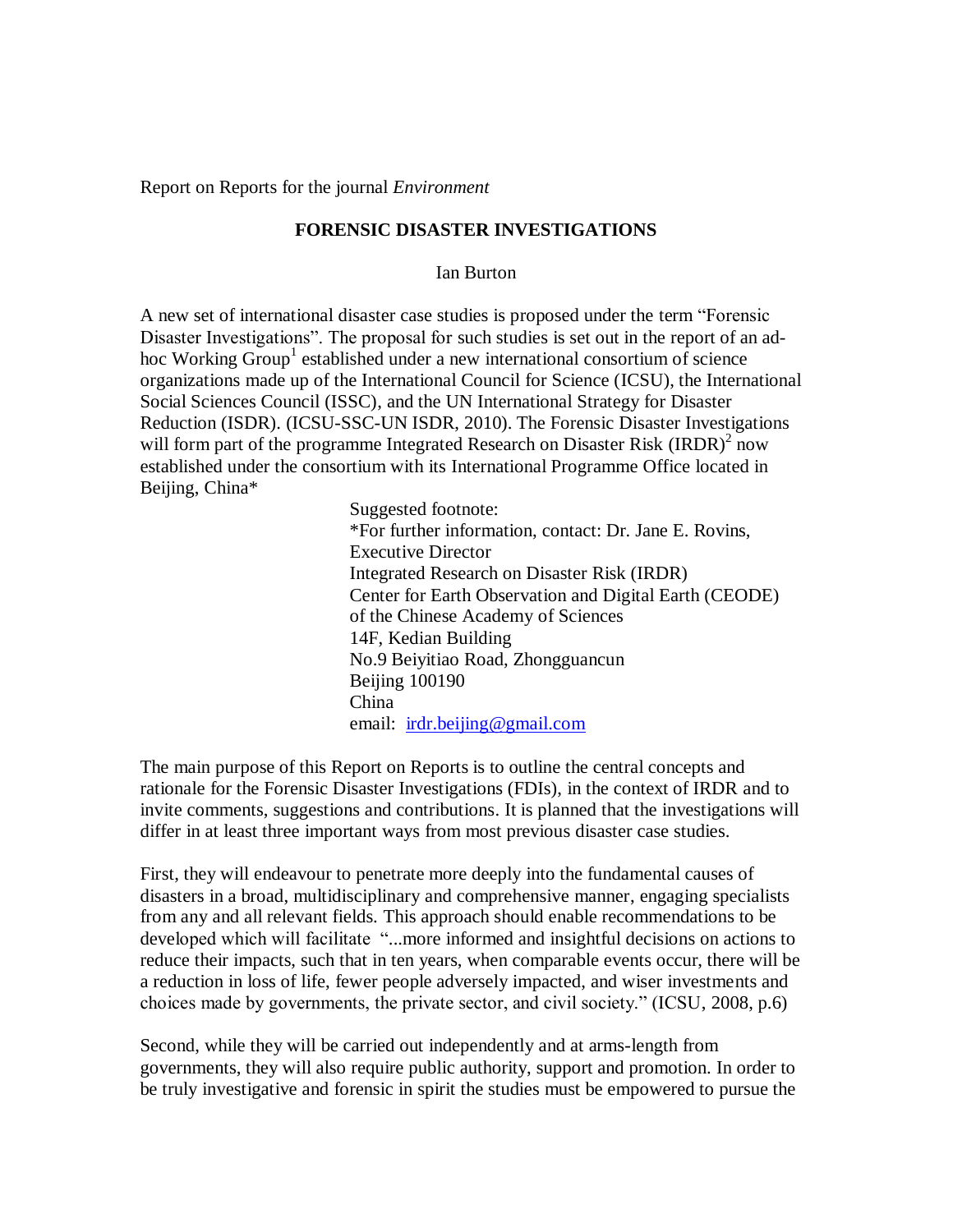evidence wherever it leads in order to be able to report fully on the train and ensemble of events, responsibilities and actions that account for the losses. FDIs are not designed to be "witch hunts" or searches for guilt or culpability, although findings of such a kind cannot be ruled out *ab initio.* In almost all cases, responsibility for disaster losses is widely spread over institutions and over place and time. Thus, the target of FDIs is the disaster risk management process in its entirety.

Third, for the foregoing reasons, the intended outcome is to help bring about a paradigm or cultural shift in the ways in which disasters are understood and managed. As long ago as 1945, Gilbert White wrote, "Floods are "acts of God" but flood losses are largely acts of man." (White, 1945). More recently, the second national reassessment of natural hazards in the United States was entitled "Disasters by Design" (Miletti, 1999). Yet recognition and acceptance of these conclusions has not resulted in sufficient advance in practice or understanding such that significant reductions in disaster losses have been achieved in the developed or developing countries. It is the intent of FDIs therefore to ask "what acts of man?" and "what designs?" The flaws in disaster risk management must be identified in a manner and with an authority that can help to bring about a fundamental improvement. The first step in this process is the willingness to accept that disaster risk management stands in need of radical change.

It is hoped that FDIs informed by these ideas will be able to move on from disaster case studies which have tended to be organized into discipline-based and relatively watertight "stovepipes" of enquiry with insufficient integration into a more systemic approach. A related and intended innovation is a move away from an orientation and a mind-set that focuses on the disaster event and its initiating causal mechanism in geophysical terms and its aftermath, towards a recognition that the consequences of "natural disaster events" are bound up in the patterns and decisions of everyday life (Hewitt, 1983, 1997).

With these ambitions in mind, the ad-hoc Working Group went on to describe four complementary modes of analysis for a suggested research methodology, and to elaborate upon five important problem dimensions for FDIs.

Research methodology

1. Critical cause analysis

This is a class of investigative method that seeks to identify the root causes of the disaster events, and is premised on the belief that problems are best solved by attempting to correct or eliminate root causes, as opposed to merely addressing the immediately obvious symptoms. The approach would be multi-disciplinary and should aim to integrate social, environmental and technical assessments. This is partly because of the complex range and interaction of factors in disasters but also the need to remain open to pursue whatever explanations or safety conditions may offer best opportunities for improvement. The factors that are of particular importance are the following:

a. Causal analysis of hazards and the processes involved in human and asset losses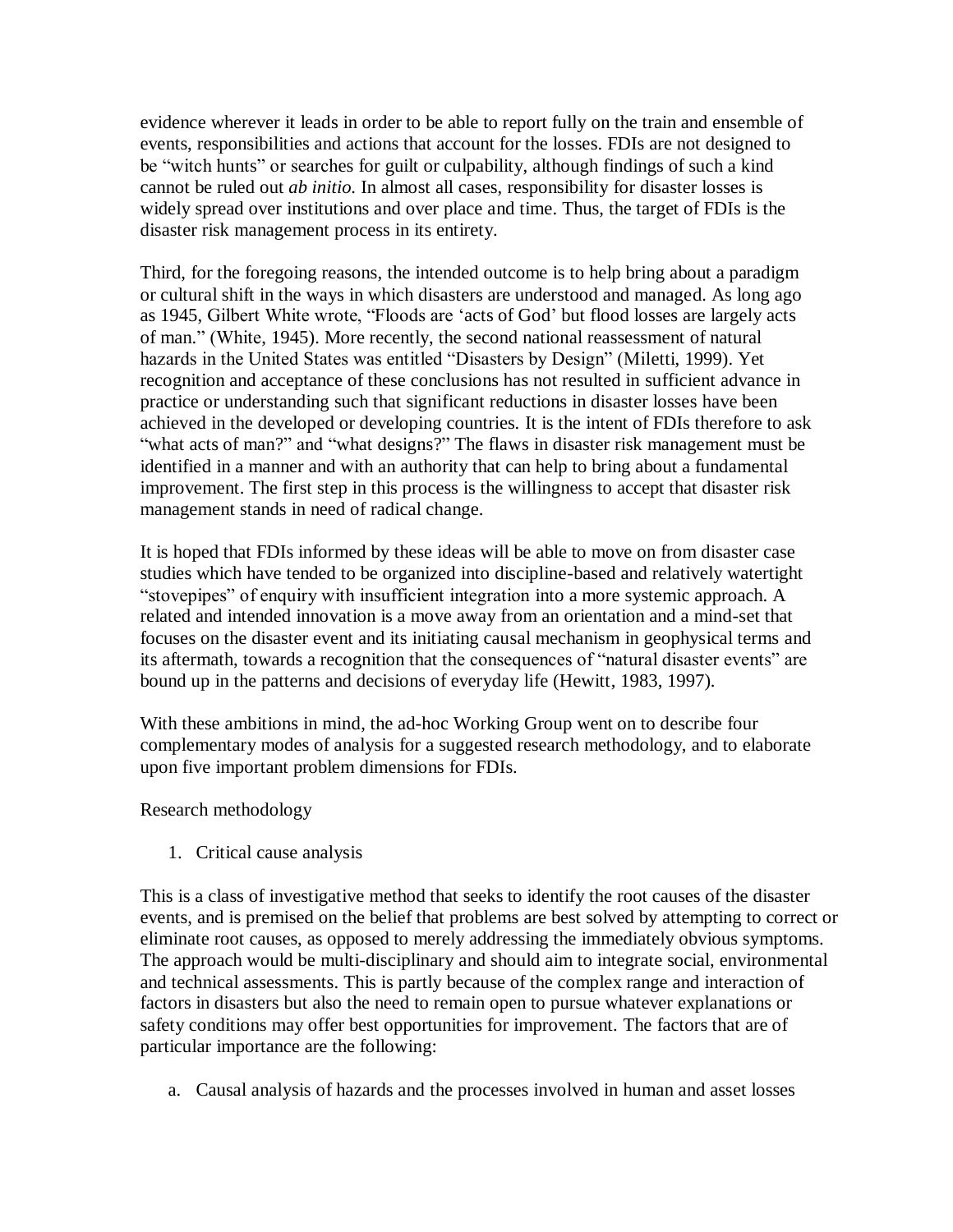with a view to identifying critical factors in the pre-disaster, impact and postdisaster recovery phases. Also, identification of preventive measures that did or could apply to avoid, control, or limit the losses, and for each process in the disaster risk sequence recognition of those that caused harm or failed to offset it. If possible, engage, or consult, a relevant range of professional, technical, local assistance in events.

- b. Identification of the thresholds for failure or success points where damage occurred that could be prevented, eliminated or reduced to an acceptable level in the face of a particular type of hazard.
- c. Defining critical limits maximum or minimum values for factors in relation to warnings, evacuations, building safety, etc. to prevent, eliminate or reduce loss to an acceptable level.
- d. Establishing monitoring requirements necessary to ensure that the community, item or process is constantly aware and protected at critical failure points.
- e. Corrective actions that are appropriate to conditions and funding in given contexts, and that can be taken when monitoring indicates a deviation from an established critical limit. This will require a plan to identify corrective action if a safety limit is not met, and to reduce exposure and vulnerability to potentially damaging physical events.
- f. Identification of proactive actions that could have been taken and enacted in order to guarantee that less risk was constructed in reality – such as land use planning, enactment and enforcement of building norms and the like.
- 2. Meta-analysis

Meta-analyses are systematic reviews of the available literature to identify and assess consistent findings across diverse studies. This analytical method offers potential for systematic investigation of disaster events where the findings of the case studies or research observations are coded and then statistically analyzed to look for causal linkages, the strength of relationships among factors (dependent or independent variables) and the effectiveness of interventions. The focus of such analysis may vary from a specific event or a hazard to the thematic attributes of disaster risk such as the role of insurance in loss prevention or the differential impact of disaster loss on the poor. So, Rudel (2007) did multivariate statistically-based meta-analysis of 268 empirical studies of deforestation, looking at causal factors used to explain forest loss. Meta-analysis is often used as a procedure for synthesizing the results of similar studies based on a consistent research design. This approach may be considered as the ex-post assessment, where the archival literature approach is the ex-ante. Examples of the ex-post metaanalysis include White"s (1976) pioneering work on hazard case studies ranging from local to global, and the comparative analyses of hazards in the world's megacities (Mitchell, 1999a, b).

3. Longitudinal analysis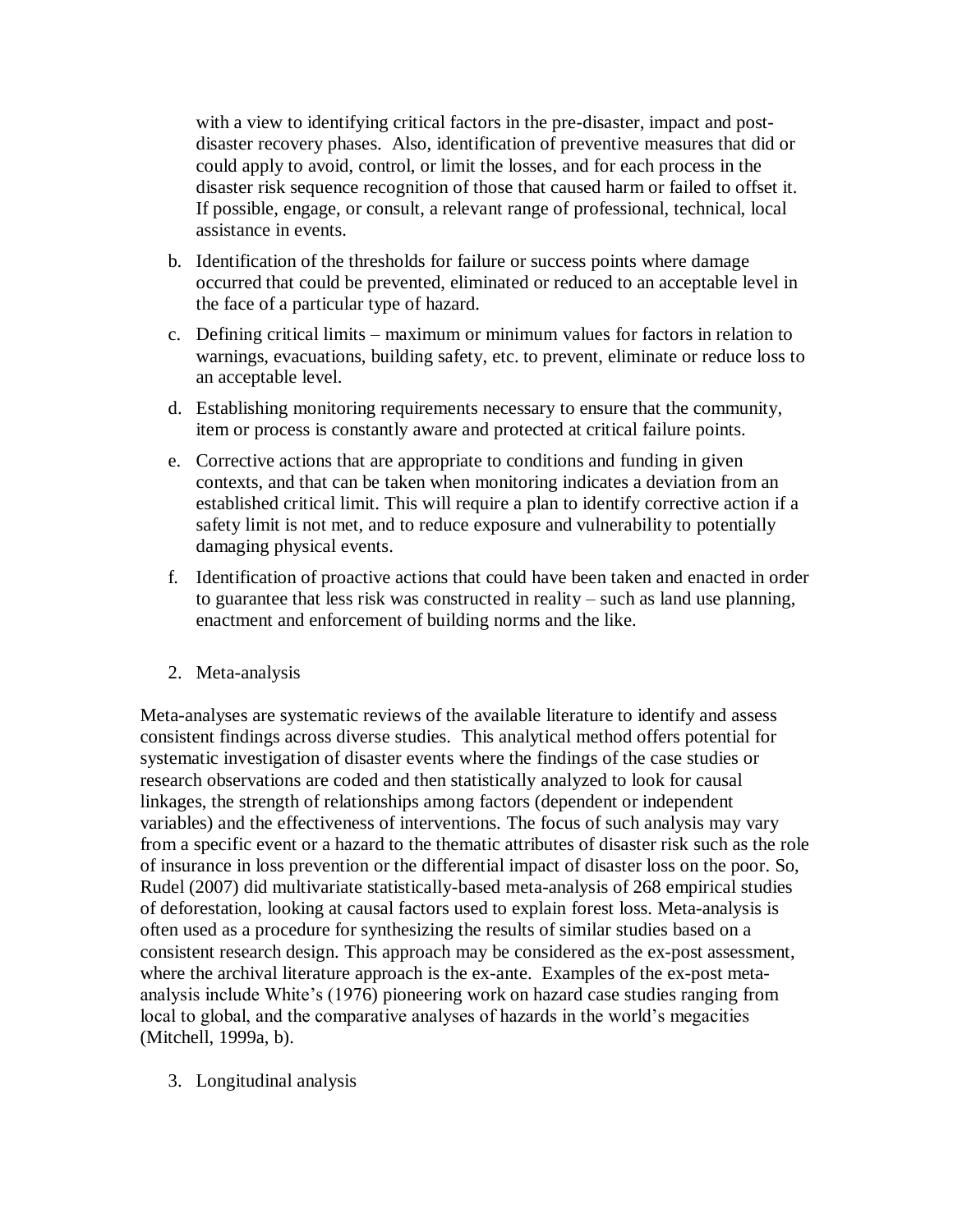Longitudinal reconstruction allows repeated observations of the same items. In the context of disaster studies, these are detailed, place-based re-analyses of particular disaster events and are used to more fully understand the contexts and processes that expose people and their assets at risk. These reconstructions could be comparative geographically (e.g. two different but essentially comparable places with similar event characteristics where the sequence of actions, decisions, policies, etc. leading to disaster risk and particular effects are cross-examined in comparative fashion ) or comparative *insitu* (same place, two temporally different events, repeat events; or the same place with two different perils). Among the better known disaster reconstructions are studies of the Buffalo Creek flood disaster (Erickson, 1976); and the Yungay earthquake in Peru(Oliver-Smith and Hoffman, 1999).

The value of longitudinal reconstructions is in providing in-depth understanding of the causes and consequences of disasters and the evolution of mitigation and/or risk reduction strategies. In the case of paired comparisons of a single place with multiple disasters, this approach permits an analysis of which mitigation strategies worked, which could have worked if implemented, the lessons learned, and the lessons not learned.

4. Scenarios of disaster

This method retrospectively re-constructs and specifies the conditions, causes and responses involved in particular destructive events. These are "forensic" in the sense that the process maintains a wider coverage to trace out and assign causal explanation of losses, and intervening conditions that increased or reduced losses.

It is inevitable that a major cyclone will eventually strike again in Southeast Asia, or the Caribbean; an earthquake will strike again in China, Turkey, Pakistan, Haiti, Japan, the United States or South America; and there will be catastrophic flooding again in Mozambique, China or Europe. The scenario should be science-based, selected on the basis of a known hazard that represents a realistic and possibly inevitable future event. Potential scenarios may assess a historic disaster event if it were to reoccur in the near future, assessment of a hazard experienced elsewhere relocated to the study community, or the impact of a natural hazard viewed to be realistic for the study area.

This type of "forensic" work could possibly be referred to as "projective or predictive forensic", given it projects loss and its causes into the future, as opposed to examining and explain real loss in the past. The ShakeOut Scenario is an example of this form of forensic investigation. More than 300 experts from academia, industry and the public sector assessed the impact of the potential 7.8 magnitude earthquake on the San Andreas Fault near Los Angeles California. The ShakeOut study estimates that the earthquake may cause 1,800 deaths and US\$213 billion of economic losses [reference to be added].

Elaboration of problem dimensions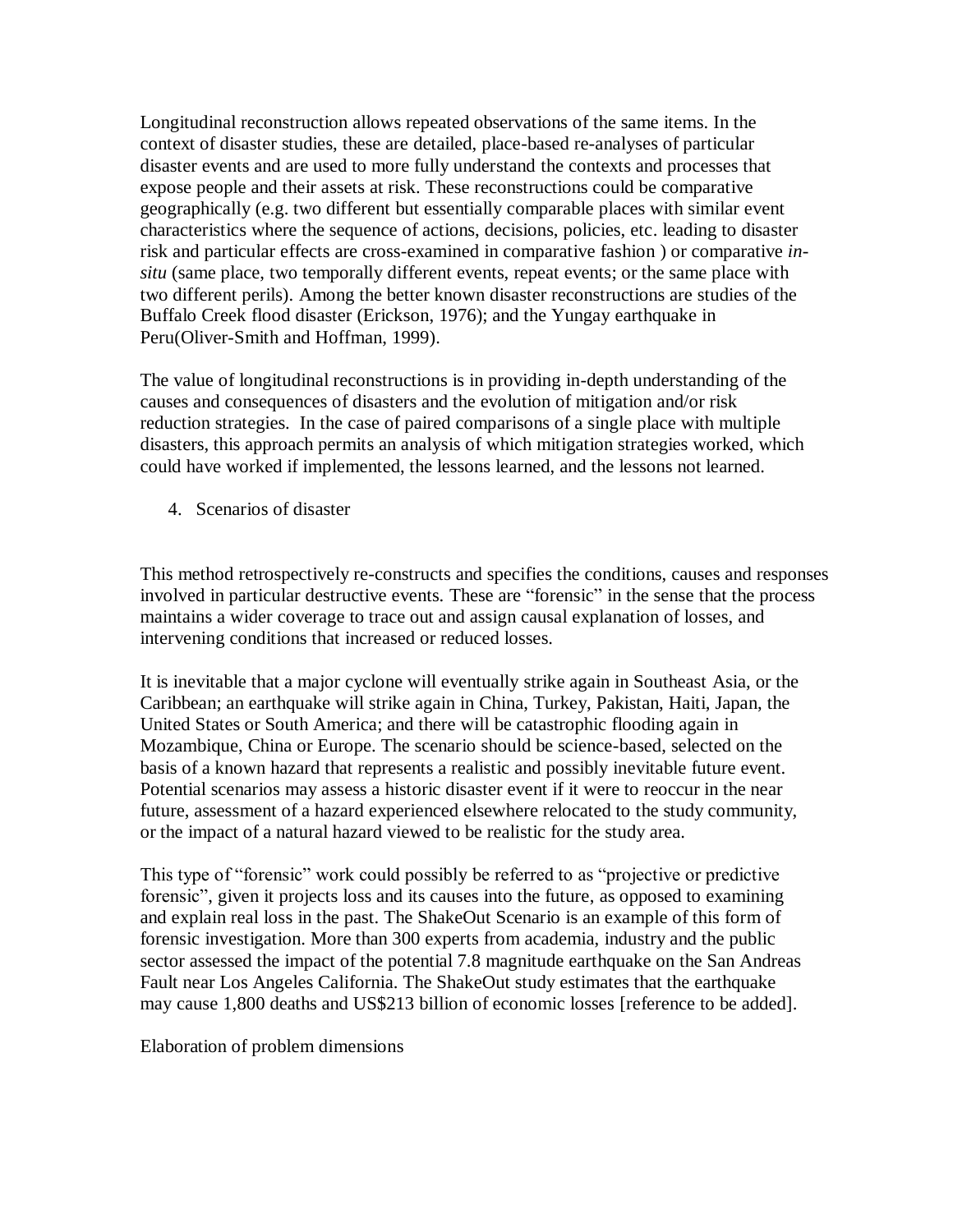The variety of research approaches and methods described above help to establish a medium and a mechanism for developing better comparative understandings of the root causes and underlying process that lead to disaster risk in diverse socio-economic, cultural, national, regional and local settings. In addition, the methods promise to achieve an understanding of the processes by which risk reduction policies and instruments are, or are not, laid out on the ground in specific but comparable disaster risk contexts. Beyond this lies a series of groups of fundamental probing and critical questions that should be clarified and in part resolved through the integration of results. Expressed in summary form, the questions relate to (i) disasters in the context of everyday life; (ii) knowledge creation, communication and relationships with decision-making; (iii) responsibilities and governance; (iv) measurement of outcomes and differential impacts; and (v) attribution of cause and effect by social actors.

## Next steps

The report of the ad-hoc Working Group was accepted by the Scientific Committee for the IRDR in April 2010. Steps are underway to establish a more formal Working Group. An initial meeting is planned to be held in Geneva in October 2010 and subsequent meetings are foreseen in Japan and China. Among the tasks for these meetings will be (a) the preparation of an agreed template or study design for FDIs; (b) specification of minimal criteria by which any proposed FDI can be accepted as part of the family of initial FDIs within the context of IRDR; and (c) advancement of plans for the selection, management, reporting, financial and logistic support and formal authority for the initial set of FDIs.

For these objectives to be realized in timely fashion will require the participation of many hands and minds – and pockets. Interested parties are directed to the ... [IRDR Secretariat in Beijing, the ISCU headquarters in Paris, the other consortium members - ISSC and ISDR, and the web sites for all of them to be inserted] The idea for Forensic Disaster Investigations as laid out in the ad-hoc Working Group report is ambitious, even visionary. In accepting the report, the IRDR Scientific Committee stated its view that the whole IRDR programme is based on the idea of a fresh and innovative approach to disaster risk research. This is required by the continued growth in impacts of disasters despite substantial growth in geophysical science knowledge and greatly enhanced forecasting and warning capacity in some instances, as well as major improvements and potentials in materials science and infrastructure design (White, Kates and Burton, 2001). The growing integration of the global economy and communications also means that the consequences of disasters are less and less confined

and have more impacts at places far removed from the disaster "site". The social context of disaster events is also changing. Economic development continues to fall short of the goals of sustainability. Population growth, inequality and settlement expansion mean that more people and communities are at risk. The nature of societal-hazards interactions is increasing in complexity. Added to these changes is the challenge of climate change, with its combination of changes in the character of acute and extreme climatic events, as well as the slower and incremental changes in climate regimes and sea-level rise.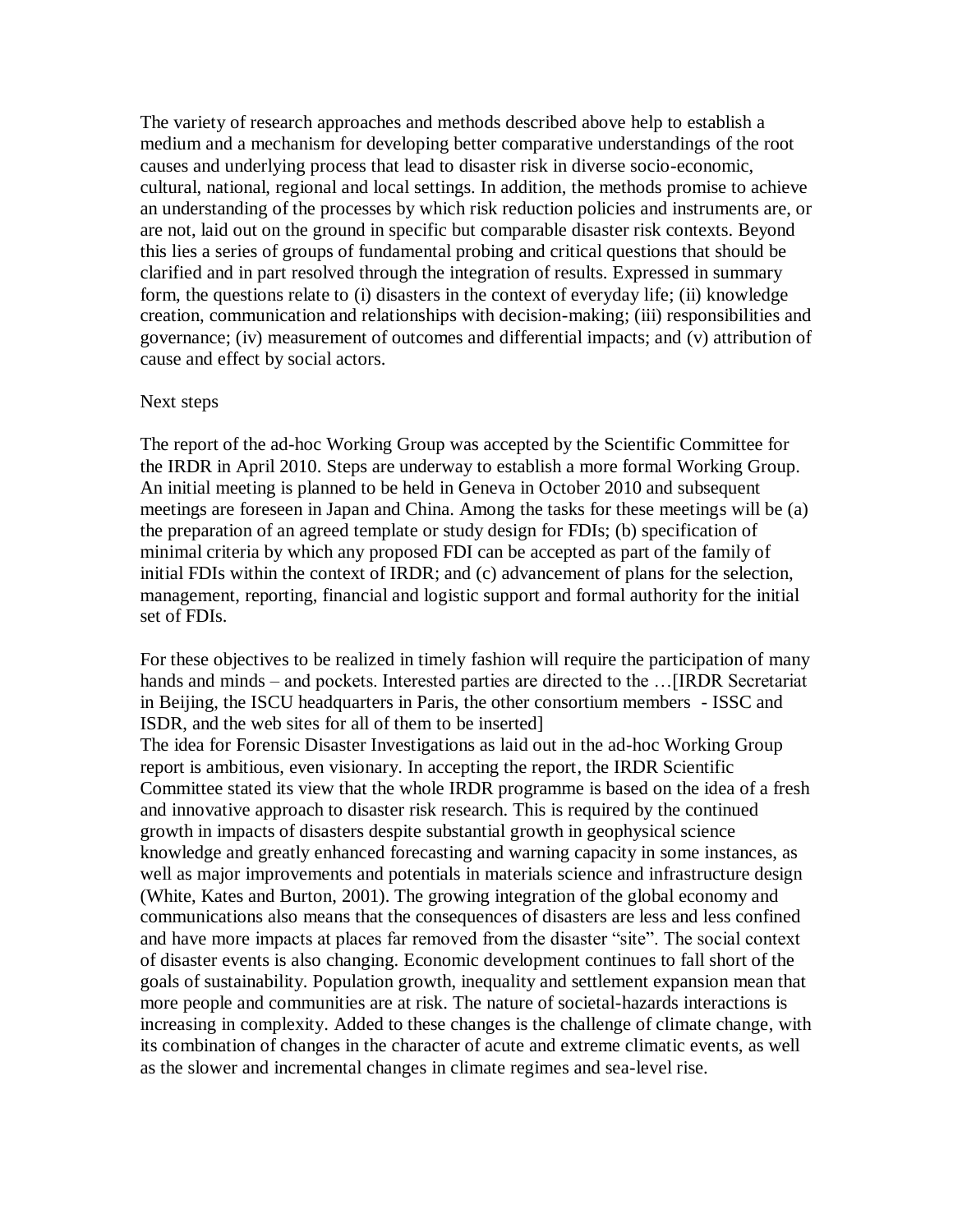The timing of the planning for FDIs is therefore both opportune and necessary. Disasters are emblematic of both the troubles and opportunities of the era in which we live. Only if disaster risk management is substantially improved will there be renewed hope across the wider spectrum of risks.

**Notes** 

**1.** Participants in the meeting of the ad-hoc Working Group were as follows:

Ian Burton (Chair) Susan Cutter Ken Hewitt Paul Kovacs Allan Lavell Gordon McBean (Chair, SC IRDR) Brian Mills Caroline Rodgers Tarik Islam Dan Sandink

- <sup>2.</sup> Membership of the Scientific Committee for the International Research on Disaster Risk (IRDR)programme (as at 1 June 2010) is as follows:
- 1. CARDONA, Omar Darío (Professor of Integrated Disaster Risk Management, Institute of Environmental Studies, National University of Colombia, Manizales, Colombia – earthquake engineering, disaster prevention and risk mitigation)
- 2. CHAN Kin Sek, Raymond (Head, Geotechnical Engineering Office of Hong Kong, China – geotechnical engineering, landslide mitigation)
- 3. CUTTER, Susan L. (Carolina Distinguished Professor; Director, Hazards & Vulnerability Research Institute, University of South Carolina, USA – geography, post-event field studies)
- 4. EISER, Richard (Professor of Psychology, University of Sheffield, UK perception of risk)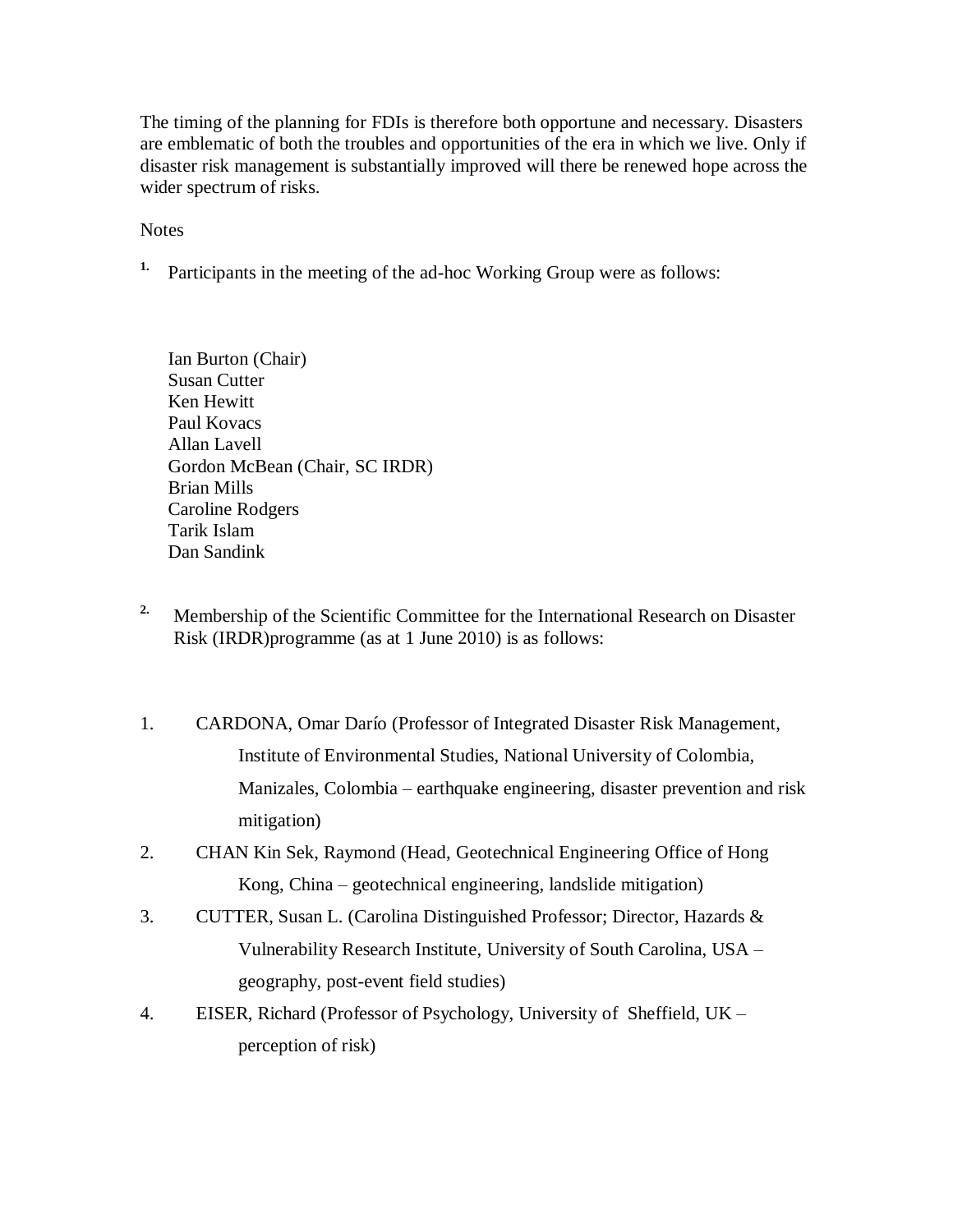- 5. JOHNSTON, David (Director, Joint Centre for Disaster Research, Massey University, New Zealand – vulcanology, disaster management)
- 6. LAVELL, Allan (Coordinator, Programme for the Social Study of Risk and Disaster, FLACSO, Costa Rica – social and developmental aspects of risk and disasters)
- 7. McBEAN, Gordon (former Assistant Deputy Minister, Meteorological Service of Environment Canada; Director, Policy Studies, Institute for Catastrophic Loss Reduction, University of Western Ontario, Canada – climate change, meteorology) CHAIR
- 8. MODARESSI, Hormoz (Director, Geohazards Bureau, BRGM, Orléans, France geohazards, coastal protection, remote sensing)
- 9. PATEK, Maria (Fed. Ministry of Agriculture, Forestry, Environment and Water Management, Vienna, Austria – avalanches, torrents)
- 10. RENN, Ortwin (Professor, Institute for Social Science, University of Stuttgart, Germany – environmental sociology)
- 11. TAKEUCHI, Kuniyoshi (Director, Int. Centre for Water Hazard and Risk Management (ICHARM), Tsukuba, Japan – hydrology, civil engineering)
- 12. VOGEL, Coleen (BMW Professor of Sustainability, University of the Witswatersrand, South Africa – geography, environmental studies)
- 13. WIRTZ, Angelika (Head of NatCatSERVICE, Geo Risks Research, Munich Re, Germany – economic data on disasters)

## *Ex-officio members:*

GUO, Huadong (Director-General, Center for Earth Observation and Digital Earth, CAS, Beijing)

HACKMANN, Heide (Executive Secretary, International Social Science Council) MASKREY, Andrew (UN International Strategy for Disaster Reduction

Secretariat)

MOORE, Howard (Senior Advisor, International Council for Science)

## **References**